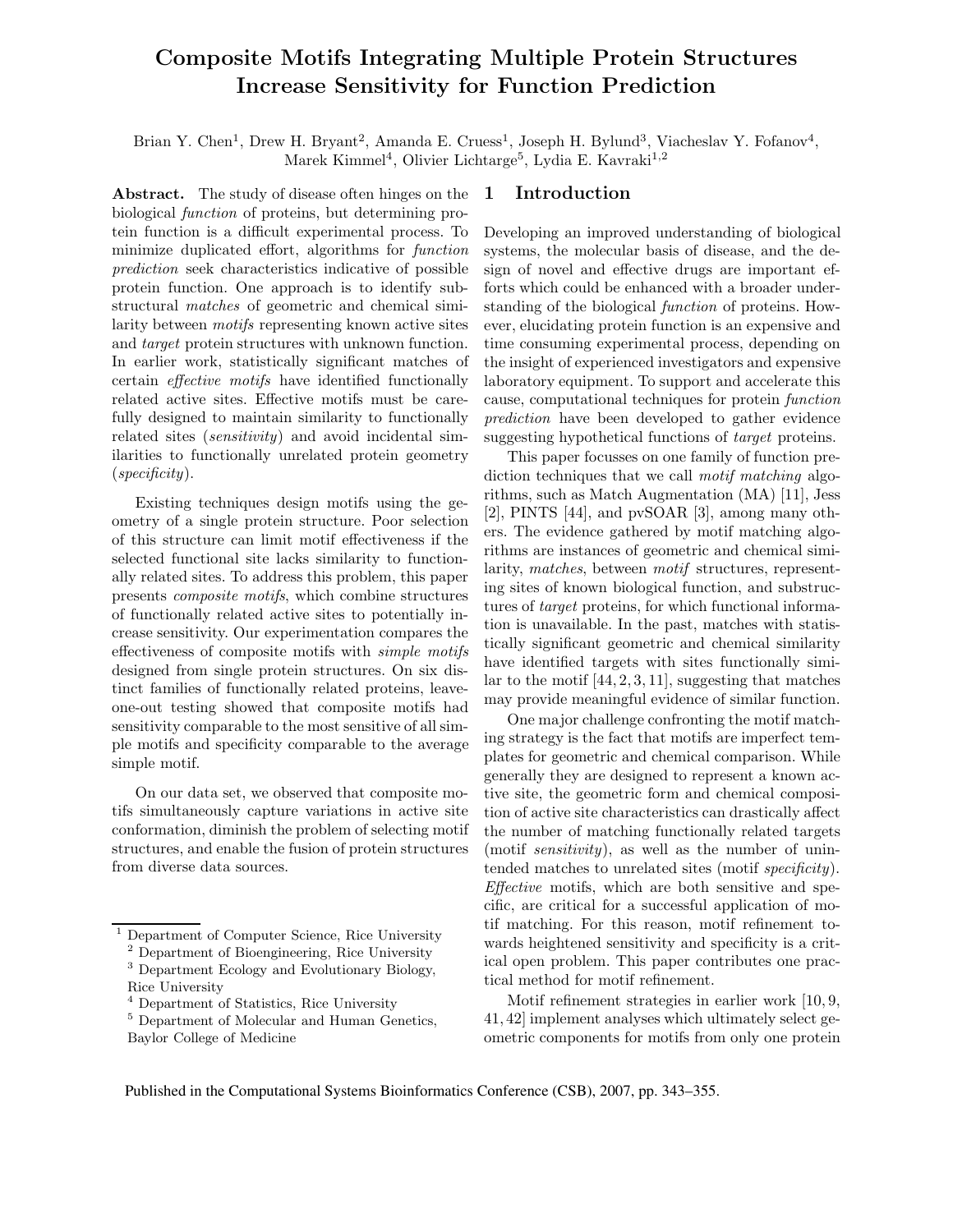structure. We refer to these motifs as Simple Motifs. In response, this paper asks if Composite Motifs, which combine the geometry of several active site structures, could better capture the natural variability inherent in functionally related active sites. We also asked if the design of motifs based on multiple protein structures could escape the potentially negative effects of using simple motifs.

This paper proposes two specific types of composite motifs, averaged motifs and centered motifs, which are constructed from a multiple structural alignment of related active sites. Beginning with a data set of 6 distinct families of functionally related proteins, we conducted a series of leave-one-out experiments to test the sensitivity and specificity of averaged and centered motifs. In comparison to all possible simple motifs from the same family, averaged and centered motifs performed with high sensitivity and average specificity, while simple motifs exhibited wildly varying sensitivity and specificity, demonstrating that composite motifs diminish the need to select individual motifs. Furthermore, the high sensitivity of averaged motifs also demonstrates that composite motifs can better capture geometric variations within a family of related sites.

This paper does not argue that composite motifs are a solution to the difficult problem of motif design. Rather, we propose that composite motifs are one method for achieving effective motifs which could compliment existing strategies for motif refinement, such as MULTIBIND [41, 42], Geometric Sieving [10], Cavity Scaling [9], and Surfnet-Consurf [25].

Composite motifs contribute to the study of motif refinement with three unique strengths: First, composite motifs capture variations in active site conformations, which are not apparent in any individual protein structure. Improved representation of active site conformations can enhance motif effectiveness. Second, composite motifs eliminate the problem of selecting an individual protein structure, eliminating the risk of selecting ineffective simple motifs. Finally, composite motifs provide a novel opportunity for the integration of protein structures from novel sources. Since the effectiveness of the motif is based on the geometry of a potentially large set of protein structures, alternative sources of protein structure data, such as snapshots from molecular dynamics simulations and NMR data, could be incorporated into the design of composite motifs. Composite motifs are a first step towards the synthesis of multiple protein structures for improved function prediction.

# 2 Related Work

The application of motif matching to protein function prediction is affected by at least three distinct subproblems:

- 1. selecting a functional site representation
- 2. designing a matching algorithm
- 3. filtering biologically irrelevant matches

This paper describes composite motifs, which contribute to the first subproblem. However, a complete demonstration of the effectiveness of composite motifs, in the context of function prediction, also requires solutions to the other two subproblems. This section explains existing approaches to all three subproblems in relation to our contributions.

#### 2.1 Related Work in Motif Design

The design of effective motifs is a two stage problem requiring a computational representation of protein structure, or motif type, and the choice of specific active site elements to include, the motif design.

Motif types in earlier work can be loosely classified into two classes: point-based motifs, and volumebased motifs. Point-based motifs have used points in space to represent alpha carbon atoms [11, 45], sidechain atoms [1, 44], points [28] on the connolly surface [13], and chemical binding patterns [41, 42]. These motif points can be labeled with atomic and residue identity [11, 45, 2, 44], electrostatic potential [28], and evolutionary significance and variation [11], among many other chemical and biological properties. Labeling motif points allows additional chemical and biological knowledge to be mapped to an otherwise purely geometric comparison process, increasing the relevance of the motif type.

Volume-based motifs use spheres [9, 30, 33, 43, 46], grids [33] and other geometric representations, such as alpha shapes [3, 5, 14, 15], to represent active clefts and cavities in protein structures. Rather than directly representing atomic structure, volumetric motifs represent volumes that can be functionally significant, such as ligand or cofactor binding sites. While volume-based motifs are not always labeled, some techniques which apply volume-based motifs also integrate sequence analysis and point-based comparison with volumetric comparisons.

Once the motif type is chosen, given a specific active site to represent, a specific motif design must be established for the active site. For point-based motifs, this can involve the selection of the atoms thought to be most closely involved with the function of the protein. In the past, functionally documented amino acids from the literature [10], databases of catalytic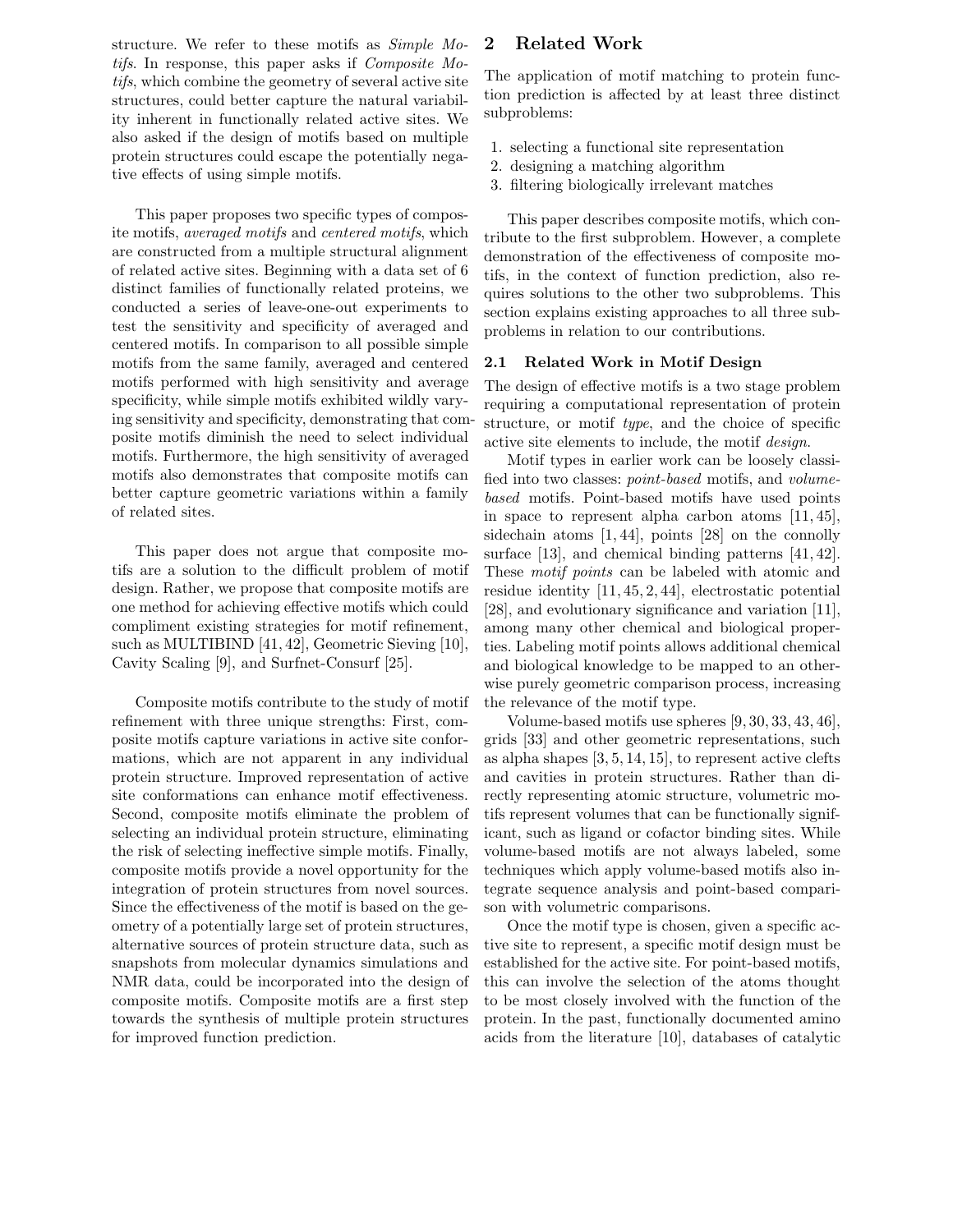sites [2], and evolutionarily significant amino acids [11] have been used to design point-based motifs. Volumetric motifs have been designed by identifying statistically significant cavities and indentations on protein surfaces [6].

Given the active site to be represented, recent results suggest that a selection of amino acids can then be refined for geometric and chemical comparison. For example, identifying geometrically conserved binding patterns common among several functionally related active sites [41, 42] could yield additional matches to functionally related proteins. Motifs can be refined to be geometrically unique, recurring rarely among functionally unrelated proteins [10]. Finally, point-based motifs can be augmented with volumetric data and eliminate matches lacking functionally significant cavities [9].

Volumetric motifs have been refined by identifying indentations on the protein surface that are distant from evolutionarily significant amino acids [25]. In addition, high-impact volumes within a surface clefts, which seem to be essential for functionally related matches, can be automatically identified to refine cavity-aware motifs [9].

This paper provides a unique approach to the refinement of point-based motifs. While other motif refinement techniques focus on the selection of amino acids [41, 42, 10] or integrate additional data [10, 29], this paper improves on existing motif designs by incorporating the geometry of other protein structures containing similar active sites. In our experimentation, we asked if this approach would yield motifs that more closely resemble the population of structures with functionally related active sites. The possibility of integrating multiple protein structures yields the first technique, to our knowledge, where motifs can contain geometric information not taken directly from a single protein structure.

Our approach is most related to techniques designed to represent a range of protein structures, such as hinge-bending point-based motifs [40], and motifs representing conserved binding patterns [41, 42]. Hinge-bending motifs can represent multiple protein structures, but only capture structures implied by the range of hinge motions, which can differ from the population of proteins containing similar functional sites. In comparison, the composite motifs studied in this work are built explicitly from populations of protein structures with similar functional sites. Motifs representing conserved binding patterns represent the largest common set of motif points between a set of functionally similar active sites, but the largest common set of motif points may not include functionally significant motif points with geometric variations in

active site conformations. In contrast, our techniques for generating composite motifs, described in Section 3, can represent a consensus structure among these variations.

### 2.2 Earlier Motif Matching Algorithms

Motif matching algorithms are designed for compatibility and efficiency with a specific motif type. In addition to full structure alignment methods such as DALI [26], which could be applied to the motif matching problem, motif matching algorithms for point-based motifs include Geometric Hashing [31, 47], JESS [2], PINTS [39], and Match Augmentation [11, 9] (MA). One unique advantage of composite motifs is that composite motifs are point-based motifs that are assembled in a novel manner but remain compatible with existing point-based motif matching algorithms.

Motif matching algorithms are also designed for compatibility with volume-based motifs, such as pv-SOAR [4, 5]. Other function prediction and analysis techniques based on volume-based motifs analyze a single protein structure in an effort to identify characteristics consistent with an active site: SCREEN [36] identifies cavities which are likely to be drug binding sites, SURFNET [32] and SURFNET-Consurf [25] seek to identify catalytic sites. CASTp [6] analyzes cavities on the protein surface and identifies those probable of biological activity.

### 2.3 Statistical Models for Motif Matching

Having found a set of matches using a motif matching algorithm, the final subproblem for function prediction via motif matching is to eliminate matches which are unlikely to have any biological relevance. In several approaches to motif matching, statistical models have been developed which model the degree of geometric and chemical similarity observed in matches with functionally related proteins. In comparison to a baseline degree of similarity observed in matches at random, matches to functionally related proteins exhibit statistically significant geometric and chemical similarity. The statistical models employed by PINTS [44], JESS [2], and MA [11], have been shown to be capable of identifying functionally related active sites.

Statistical models can be used to assign p-values to a given match. The p-value estimates the probability of observing another target, selected at random, with greater geometric and chemical similarity than the target identified with the given match. Thus, a match is statistically significant if the  $p$ -value falls below a given significance threshold  $\alpha$ .

# 2.4 The MASH pipeline

In earlier work [8], we developed the MASH software pipeline, which contains a matching algorithm and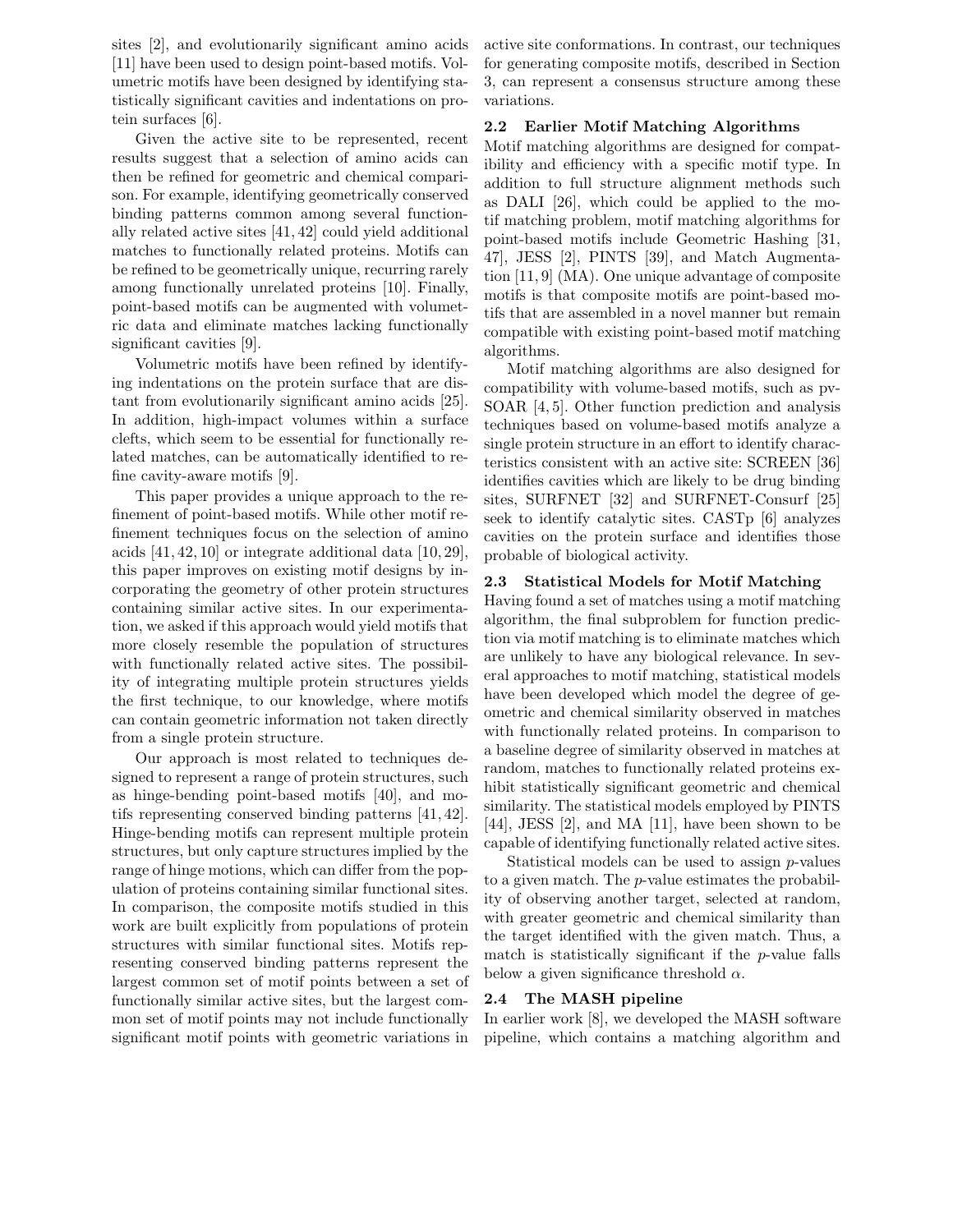

Fig. 1. Composite motif construction begins with the multiple structure alignment of the individual motifs  $p_0$ ,  $p_1$ , etc, yielding clusters of correlated points in the ultimate alignment. We describe this iterative alignment process in Section 3.2.

a statistical model for identifying matches to pointbased motifs. Because of its availability and compatibility with composite motifs, we use MASH to benchmark the effectiveness of composite motifs in our experimentation.

As input, MASH takes a simple or composite motif, a target protein structure, and a reference set of protein structures. Using MA [11], MASH computes a match m between the motif and the target as well as a match between the motif and all members of the reference set. Then, applying our statistical model [11], MASH uses these matches to assign a p-value to  $m$ . The output of MASH is the match  $m$ , and the p-value of m. If  $p < \alpha$ , then we say that the match  $m$  is statistically significant, and a positive prediction of functional similarity. Otherwise, we say that  $m$  is statistically insignificant, and a negative prediction of functional similarity.

In our experimentation, we use MASH for experimentation on composite motifs and running control experiments on simple motifs.

# 3 Generating Composite Motifs

In our experimentation, we asked if composite motifs represent geometric variations in functionally related active sites better than simple motifs. For this reason, we detail both simple and composite motifs here.

#### 3.1 Simple Motifs

Derived originally from a single protein structure  $P_0$ , a simple motif  $p_0$  is composed of l points in space  $p_{(0,0)}, p_{(0,1)}, \ldots, p_{(0,l)}$ , where the coordinates for each  $p_{(0,i)}$  are derived from an atom in  $P_0$ .

Each motif point  $p_{(0,i)}$  is also labeled with biological and chemical information. Initially, each motif

point is identified with its atom type and amino acid type within  $P_0$ . Each motif point also bears a *ranking*  $r(p_{(0,i)})$  which is associated with the functional importance of the motif point. The matching algorithm used in this paper, MA [11] is capable of prioritizing its search for motifs in order of functional importance. Finally, each motif point also contains a list of associated amino acids  $l(p_{(0,i)})$ , called *alternate labels*, which represent acceptable substitutions in matching target amino acids. This permits our motifs to represent amino acids substitutions in major evolutionary divergences [11, 34, 35] or variations between distinct but chemically related amino acids.

#### 3.2 Composite Motifs

Composite motifs are point-based motifs whose motif points are positioned by the geometric consensus of related active site structures. This paper presents averaged and centered motifs which are two examples of composite motifs designed from related active sites.

In the design of composite motifs, we begin with a set of k protein structures  $P_0, P_1, \ldots, P_k$ , where each  $P_i$  is contains a functionally related active site, which is defined as an *individual motif*  $p_i = \{p_{(i,0)},\}$  $p_{(i,1)}, \ldots, p_{(i,n)}\}$  with exactly n motif points. Given that these motifs are functionally related, we list the motif points in  $p_0, p_1, \ldots, p_k$  in such an order that for any  $i, 0 \leq i \leq n$ , the motif points  $p_{(0,i)}, p_{(1,i)}, \ldots$ ,  $p_{(k,i)}$  are functionally identical. Furthermore, for any  $i, 0 \leq i \leq n$ , the motif points  $p_{(0,i)}, p_{(1,i)}, \ldots, p_{(k,i)}$ are assigned the same ranking and the same alternate labels.

Using a method from [48], we first compute a multiple structural alignment of the individual mo-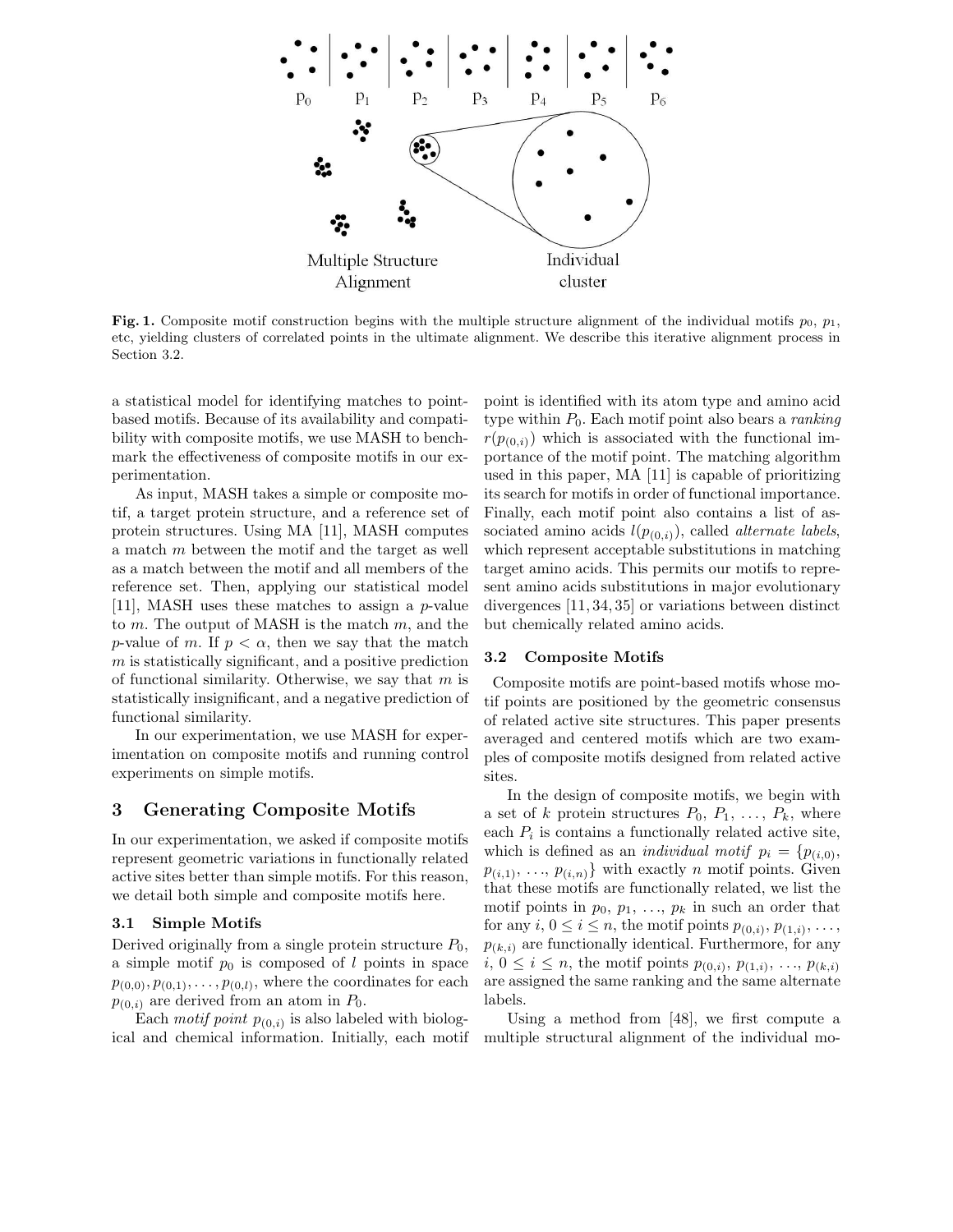tifs. This is accomplished by first computing a least RMSD (LRMSD) alignment<sup>1</sup> of each  $p_i$  to an arbitrarily selected  $p_i$ . In each alignment between one  $p_i$ and  $p_j, p_{(i,0)}$  is correlated to  $p_{(j,0)}, p_{(i,1)}$  is correlated to  $p_{(i,1)}$ , etc, resulting in a cluster containing all  $p_{(i,0)}$ , a cluster containing all  $p_{(i,1)}$ , and so on. We compute a centroid for each cluster, and refer to each centroid as  $c_0, c_1, \ldots, c_l$ . In the next iteration, we align each  $p_i$ to this set of centroids, instead of the arbitrarily selected individual motif, and recompute the centroids for the new multiple structural alignment. Repeated iterations converge rapidly to a single multiple structural alignment [48], with centroids  $C_0, C_1, \ldots, C_l$ .

Once the multiple structural alignment is complete, we use the newly aligned formation of structures to finalize averaged and centered motifs.



Fig. 2. The multiple structure alignment of the individual motifs generates clusters of correlated motif points, demonstrated on the left side of this figure. As demonstrated above, averaged motif points are positioned at the centroid of the cluster. Centered motifs, demonstrated below, compute the smallest containing sphere around the correlated motif points, and use the center of the sphere for the composite motif point.

**Averaged Motifs** Averaged motifs use  $C_0, C_1, \ldots$ ,  $C_l$  as the coordinates of their motif points. This is demonstrated in Figure 2. Once we have the coordinates of the averaged motif points, the labels, ranking, and alternate labels, being identical in each of  $p_0, p_1, \ldots, p_k$ , are applied respectively to each of  $C_0$ ,  $C_1, \ldots, C_l$ , completing an averaged motif.

Centered Motifs Centered motifs are initially generated with the same iterative multiple structural alignment. However, once the alignment is complete, the smallest sphere containing each cluster of correlated motif points is computed, and the center of the sphere is used for each composite motif point. We

demonstrate this in Figure 2. Again, the labels, ranking, and alternate labels are mapped to each of these points.

Advantages of Composite Motifs We designed composite motifs to represent variations in active site structures, to reduce the need to select motif structures, and to promote the fusion of protein structures from varying data sources. Towards the first goal, averaged and centered motifs select points in space to represent the variation exhibited by each motif point. This straightforward approach is strongly applicable to the natural variability of protein structures, under the assumption that geometric identity implies functional similarity.

Generating a single composite motif that represents a set of related sites also reduces the problem of selecting a single protein structure to represent the entire set. In our experimentation, we will test the degree to which composite motifs can identify functionally related proteins, in comparison to simple motifs based on individual related sites. One concern we had was that some sites might be overrepresented in the family of protein structures, thereby affecting motif points in averaged motifs. Since structural overrepresentation is inevitable, due to the fact that structures are unavailable for all proteins, we designed centered motifs, to use the geometric position of the overall cluster (the smallest surrounding sphere) for motif points.

Composite motifs have the distinctive characteristic that protein structure data from many sources could be fused in a single representation. As the availability of protein structures and functional annotations accelerates, composite motifs could provide a useful method for applying additional knowledge towards function prediction. In particular, because hundreds of protein structures can be integrated into composite motifs, additional sources of data, such as snapshots from molecular dynamics simulations and models from structure prediction techniques, could be integrated to counterbalance experimental biases inherent in existing structures and further expand the set of structural variations represented by composite motifs.

# 4 Experimentation

In controlled experimentation, this section compares the effectiveness of simple motifs against averaged and centered motifs. First, we identified 6 families in the Enzyme Commission (EC) classification which contained many distinct protein structures with functionally related active sites. Treating these classifications as a gold standard for functional similarity, we

<sup>&</sup>lt;sup>1</sup> An LRMSD alignment of two sets of points A and B rotates and translates A to the position where root mean squared deviation (RMSD) between  $A$  and  $B$  is minimized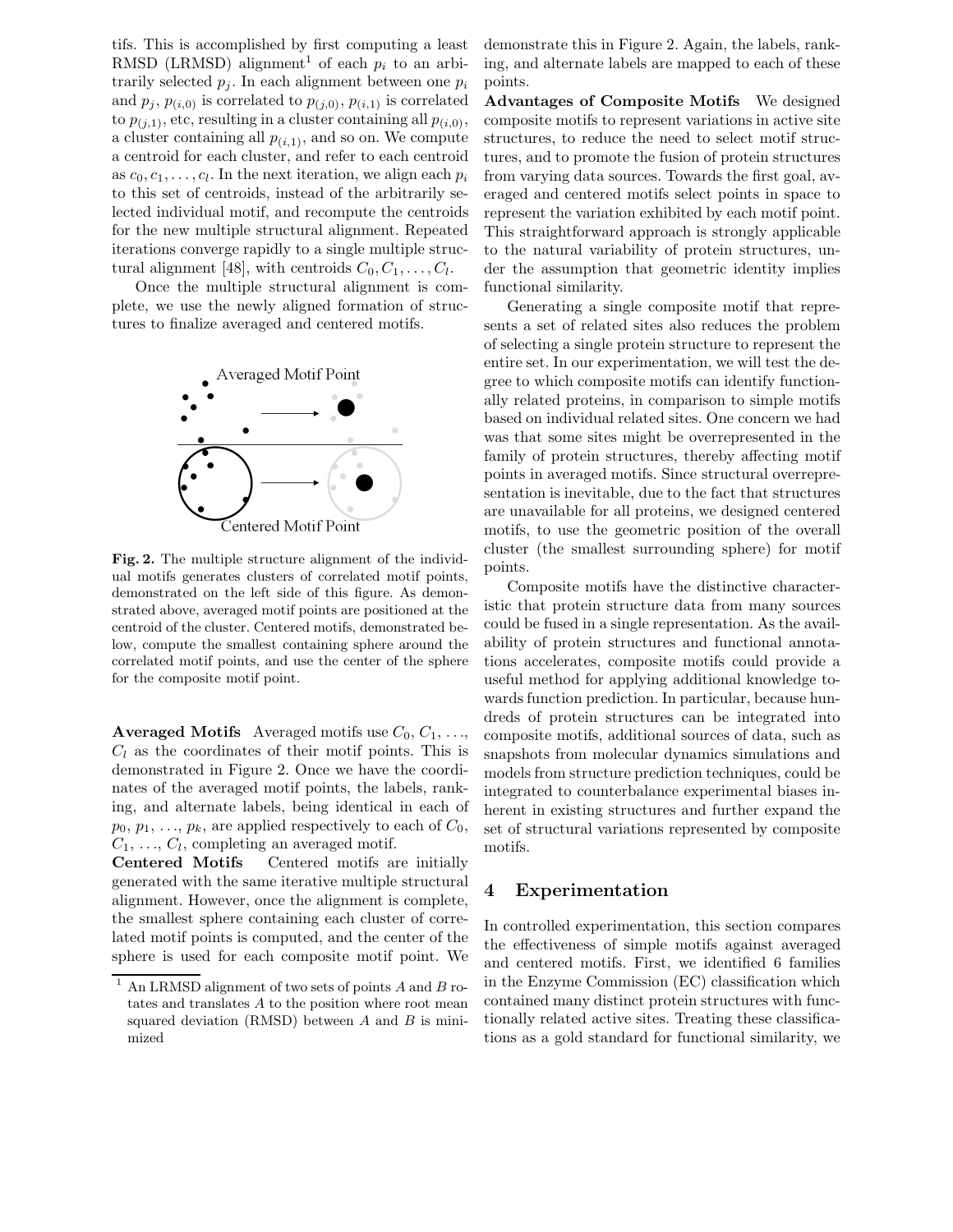

Fig. 3. Multiple structural alignment of Peroxidase active sites in EC family 1.11.1.7. The substructures aligned in this image demonstrate the distinct geometric variability of related sites in each EC family. Structural differences between sites in each structure are apparent in both sidechain conformations as well as alpha carbon (spheres, in this image) positions. Some families, such as 1a3h, were distinctly more variable, while others, such as 1did, exhibited less variability.

used each family to generate averaged and centered motifs on a leave-one-out basis. Finally, we tested the effectiveness of these averaged and centered motifs to identify statistically significant matches with the left out structure, in comparison to simple motifs.

#### 4.1 Protein Families

In this work, we identified six families of proteins within the Enzyme Classification (EC) specified by the Nomenclature Committee of the International Union of Biochemistry and Molecular Biology [27], which, although imperfect, is standard and useful for our purposes. In each family, we required one primary structure, with functional amino acids documented in the literature, as well as at least 10 other non-mutant protein structures (although EC families with more structures were preferred), all with resolution below 3Å.

The next six paragraphs describe the functionally documented amino acids from each primary structure. For simplicity, in our experimentation, we will refer to each EC family (bolded, below) using the PDB code (bolded, below) of its primary structure.

1a3h/3.2.1.4 Bacillus agaradherans endoglucanase is a cellulase and belongs to EC family 3.2.1.4. Five

points were selected for this motif, including tryptophan 262, which exists in an orientation that allows it to interact with substrate, tryptophan 178, which is an invariant residue in the subfamily 5-2 enzymes that is part of the aglycon binding sites, and histidine 206, which may play an important role in catalysis, perhaps as part of substrate binding [19]. Glutamic acid 139 and 228 were also included, being the catalytic acid/base and the enzymatic nucleophile, respectively [19].

1aru/1.11.1.7 Peroxidase from the fungus Arthromyces ramosus is a heme protein belonging to EC family 1.11.1.7. Five points were selected for this motif, including histidine 184, which binds the heme iron [23], and the distal arginine (Arg-52 in this structure [21]), which has been proposed to play a role in substrate binding and stabilization of the product of the first step of the enzyme reaction [24]. Also included was histidine 56, which is suggested to be responsible for proton translocation in the hydrogen peroxide substrate and has been shown to undergo conformational change in complexes with both cyanide and triiodide [21]. Asparagine 93 and glutamic acid 87 form a hydrogen bond network with histidine 56 [21].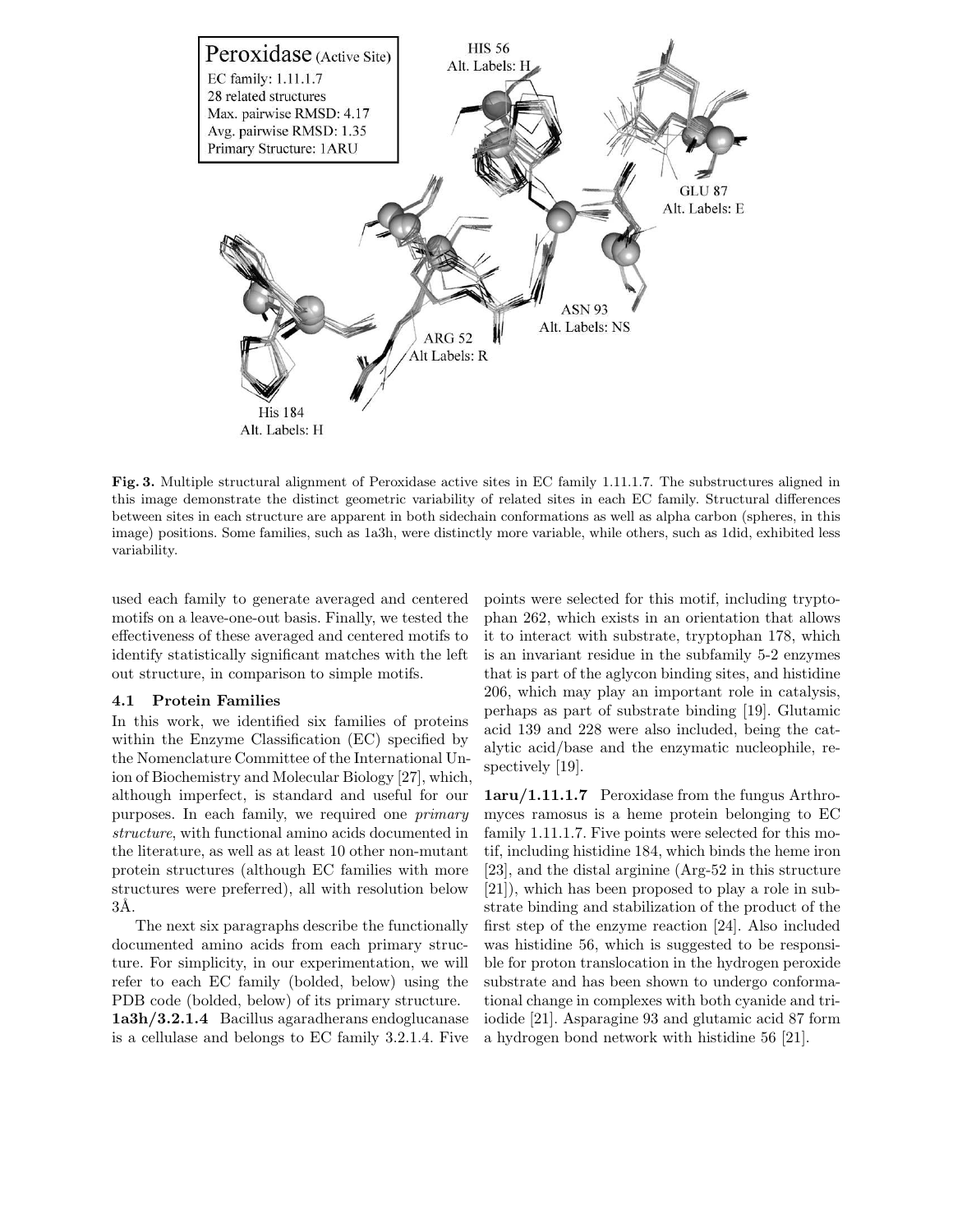|                     | 1 <sub>asv</sub> | 1did | 1k55 | 1rx7       | 1a3h                                                         | 11 aru |
|---------------------|------------------|------|------|------------|--------------------------------------------------------------|--------|
|                     |                  |      |      |            | Min. Å 0.072773 0.000272 0.018086 0.007937 0.000383 0.00021  |        |
|                     |                  |      |      |            | Max. A 3.034972 0.820726 7.134243 5.299205 5.754516 4.169486 |        |
|                     |                  |      |      |            | Avg. Å 1.947437 0.251243 3.790644 1.514413 2.429289 1.346931 |        |
| $\#$ of Structs. 14 |                  | 93   | 181  | <b>132</b> | 119                                                          | 28     |

Fig. 4. A summary of the variations in geometric similarity between all pairs of simple motifs used in experimentation, as well as the number of structures in each family. Families denoted by the PDB code of their primary structure.

1asy/6.1.1.12 Aspartyl-tRNA synthetase is a dimeric aminoacyl tRNA synthetase responsible for the translation of genetic information and belongs to EC family 6.1.1.12. Eight points were selected for this motif. Serine 329 is part of a loop that interacts with the discriminator base G73 and the first base pair of the stem of the tRNA molecule, serine 423 and lysine 428 are the endpoints of a segment that interacts with the phosphate groups of A72 and G73, and lysine 293 is the only residue making direct contact with a tRNA molecule bound to the other monomer [17]. Arginine 325 and 531 are involved in binding the ATP substrate, bonded to the  $\alpha$ -phosphate and  $\gamma$ -phosphate, respectively [16], while aspartic acid 342 plays a role in binding the amino groups of the aspartic acid substrate [18]. Proline 273 has been confirmed to be essential in the dimerization [20], and enzymatic activity has been shown to decrease markedly when this residue is substituted [16].

1did/5.3.1.5 D-xylose isomerase, belonging to EC family 5.3.1.5, converts xylose to xylulose, such as in the conversion of glucose to fructose. Six points were selected for this motif. It has been proposed that aspartic acid 56 polarizes and activates histidine 53, which acts as a base to catalyze ring opening, and that lysine 182 aides in isomerization, while tryptophan 136 and phenylalanine 93 and 25 from a completely hydrophobic environment in which the hydride shift occurs [12].

1k55/3.5.2.6 Class D  $\beta$ -Lactamase, a member of EC family 3.5.2.6, is responsible for the hydrolysis of  $\beta$ -lactam antibiotics, and as a result, it is one of the causes of bacterial resistance to this group of antibiotics [22]. Eight points were selected for this motif. Serines 67 and 115 and lysine 205 are among the residues active in catalysis, while phenylalanines 69 and 120, valine 117, tryptophan 154, and leucine 155 create a hydrophobic pocket within the active site [22].

1rx7/1.5.1.3 Dihydrofolate reductase, belonging to EC family 1.5.1.3 and required for normal metabolism in prokaryotic and eukaryotic cells, is an enzyme that catalyzes the NADPH-dependent reduction of 7,8 dihydrofolate to 5,6,7,8-tetrahydrofolate [38]. Seven points were chosen for this motif. Histidine 45 creates

an ionic interaction with the pyrophosphate moiety of the NADP+ coenzyme and makes a bifurcated hydrogen bond with two oxygens of the ADP group [7]. Glycine 96 also makes such a hydrogen bond with two oxygens of the ADP 5'-phosphate [7]. Aspartic acid is the single polar residue in the folate binding cleft and participates in the catalyzing reduction of 7,8-dihydrofolate in two ways: by indirect protonation of N5 and by the precise positioning of the dihydropteridine ring through H-bonding [7]. Phenylalanine 31 forms a rigid ceiling to the pteridine binding site, which appears to be important for catalysis [7]. Isoleucine 50 is among the residues that create a hydrophobic pocket surrounding the folate tail [7]. Finally glycine 15 is part of group of amino acids that function as a lid that controls that entry and exit of ligands into the enzyme, and tryptophan 22 is involved in the slow, rate-limiting release of product [38].

### 4.2 Motifs used in Experimentation

Simple Motifs From every structure in every family, we created one simple motif as a control set for our experimentation.

Creating a simple motif for the primary structure in each family was accomplished by running the Evolutionary Trace (ET) [34, 35] to identify alternate labels and a ranking of evolutionary significance (see Section 3.1) for all functionally documented amino acids. The geometric positions of the alpha carbons in functionally documented amino acids, coupled with the alternate labels and ranking provided by ET, complete a primary motif for each family.

Creating a simple motif for all non-primary structures in each family is substantially more difficult, because functional documentation was not available for many non-primary structures. For this reason, we applied MA [11, 10] to search for the primary motif in the other structures of each protein family, identifying a set of similar sites. In each structure, we use the most geometrically similar site as the simple motif.

The lack of functional documentation in many of the non-primary structures of each family leaves few alternative methods for discovering similar sites, but regardless of which site is used, MA is no substi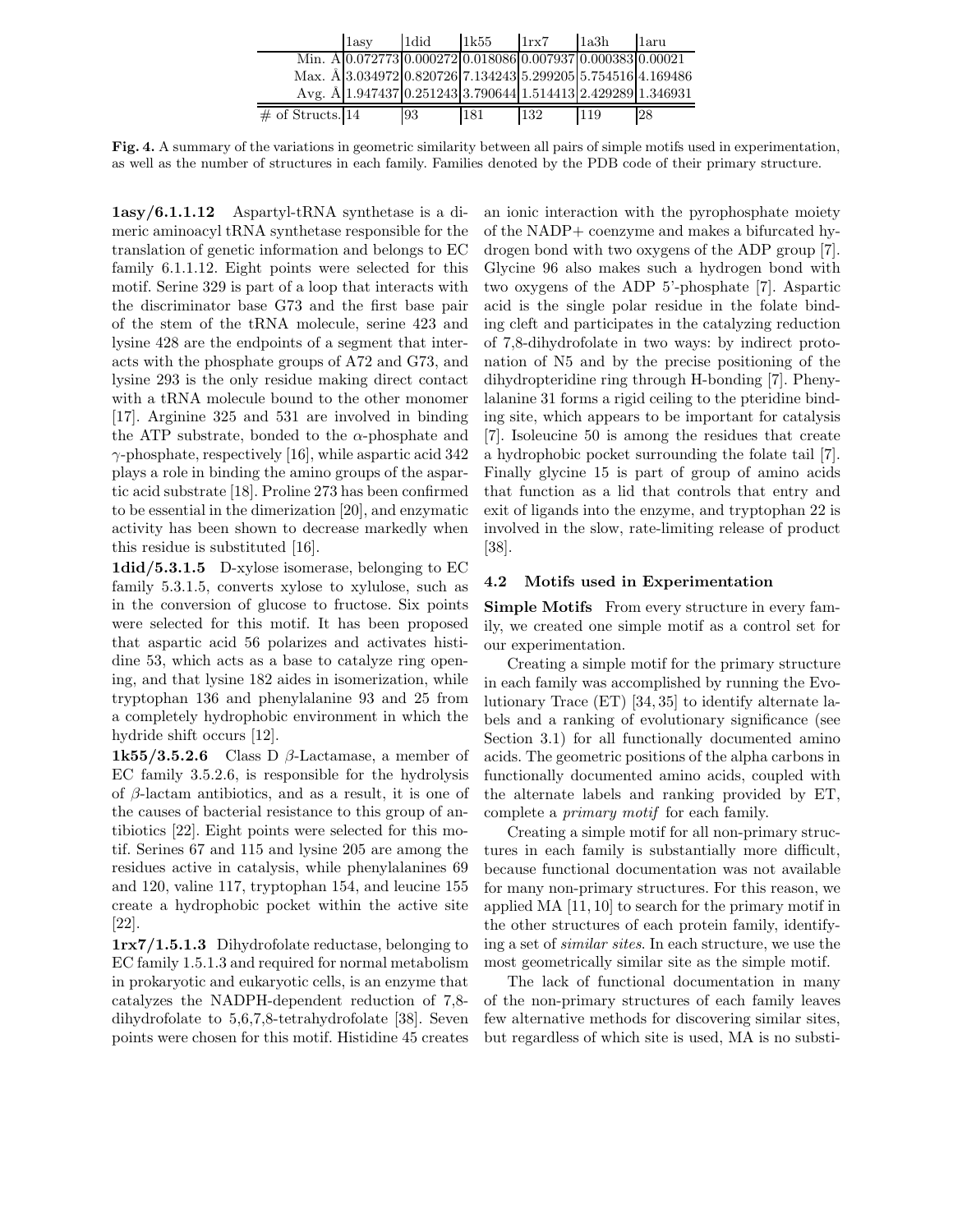tute for functional documentation. Existing alternative methods, such as sequence comparison and other structure comparison algorithms, do not provide any improved guarantees to identify cognate active sites. A similar approach for identifying related sites was implemented in the Catalytic Site Atlas [37], which uses sequence analysis to relate functionally documented amino acids to similar amino acids in proteins of related function. Sequence analysis does not guarantee functional similarity, but significantly widens the range of similar active sites.

In order to minimize any bias introduced by MA, we used very broad geometric thresholds when searching for similar sites. We used MA to consider all similar sites which had matching alpha carbons as distant as  $10\text{\AA}$  in the LRMSD alignment, while searching for the site with smallest LRMSD. Geometric thresholds used by MA do not appear to have significantly biased the set of simple motifs. As documented in Figure 4, between the simple motifs of each family, we measured the degree of pairwise geometric similarity, and observed notable geometric variations in all families except 1did.

In our experimentation, a statistically significant match between a simple motif and a structure in the same family is called a true positive (TP) match, and a statistically significant match to a structure outside the family is a false positive (FP) match. A statistically insignificant match to a structure inside the family is a false negative (FN), and a statistically insignificant match to a structure outside the family is called a true negative (TN).

**Composite Motifs** For each family of  $k$  simple motifs, we also created  $k$  averaged and  $k$  centered motifs in a leave-one-out manner. This is accomplished by identifying the  $k - 1$  simple motifs that are not left out, and using them as individual motifs in the construction of an averaged or a centered motif, as described in Section 3.2.

Assembling simple motifs creates a test set where each composite motif can be tested against the left out structure. For each leave-one-out motif generated, if the left-out member of the protein family has a statistically significant match, then we call this match a TP. If the left out structure is not statistically significant we call the match a FN. FP and TN matches are counted in the same way as simple motifs.

### 4.3 Experimental Protocol

For every simple and composite motif, we computed matches between the motif and every member of the associated protein family. We also computed matches between the motif and 5000 randomly sampled structures from the PDB, to represent a set of functionally

unrelated proteins. We then assessed the statistical significance of each match computed, and counted the number of TPs, FPs, TNs, and FNs for all motifs.

Given greater computing time, the set of randomly sampled PDB structures could be expanded further. However, in earlier work [11, 10] we observed that sampling 5% (5000 is more than 5%) of the PDB can reasonably represent the geometric composition of the proteins in the PDB. For this reason, sampling 5000 functionally unrelated proteins was deemed sufficient to simulate the number of FP matches observed in general conditions. Overall, approximately 4054 distributed CPU hours were spent gathering these matches.

# 4.4 Implementation Specifics

This work uses a snapshot of the PDB database from 09.14.2006. Structures with multiple chains were divided into separate structures, producing 93582 structures. While separating chains might block the identification of matches to active sites that span multiple chains, re-integration of separate chains might yield errors which lead to chemically impossible protein structures. None of the motifs used in this experimentation span separate chains.

Composite motifs were computed using  $C/C++$ code developed on an Athlon XP 2600+, with 1Gb of ram, running Debian Linux. Computing averaged and centered motifs, described in Section 3, takes approximately 10-15 seconds on this machine. P-values and matches computed using distributed MASH, documented in [10], was run on Ada, a 28 chassis Cray XD1 with 672 2.2Ghz AMD Opteron cores.

# 4.5 Averaged and Centered Motifs are Sensitive and Specific

We compared the sensitivity and specificity of averaged and centered motifs to the sensitivity of every possible simple motif in each protein family.

Observed sensitivity is plotted Figure 5. The horizontal axis represents each family of EC proteins, denoted by their primary structure. The vertical axis represents sensitivity: the proportion of TP matches observed relative to the number of proteins in the protein family. The black brackets, each having three hash marks, signify the minimum, mean, and maximum number of TP matches identified by simple motifs in the EC class. Every simple motif in the family corresponding to 1did matched all members of the family. The dark grey line represents the number of TP matches identified by centered motifs, and the light grey line represents the number of TP matches identified by averaged motifs. Averaged motifs were among the most sensitive of all individual matches.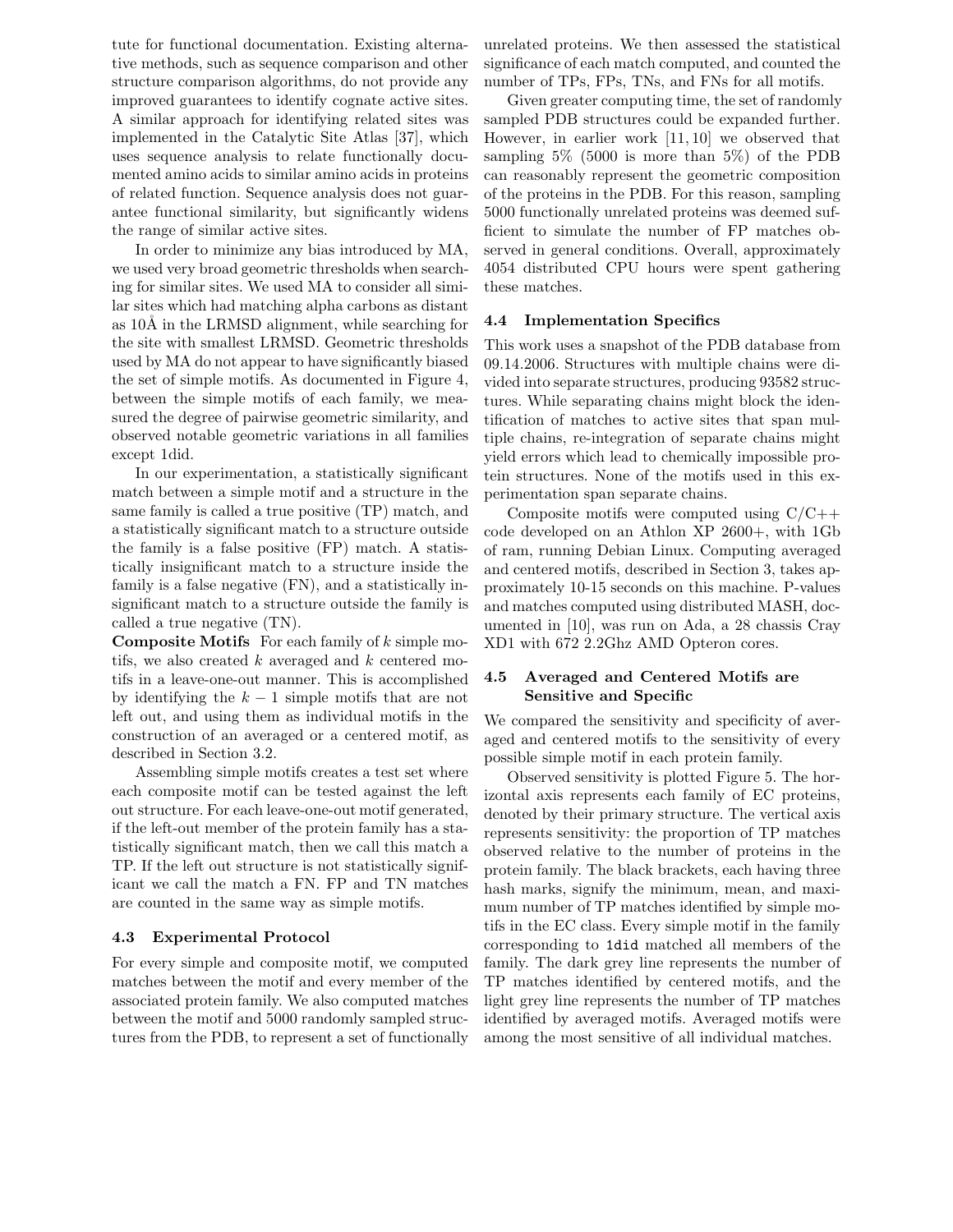

Fig. 5. A comparison of TP matches found by composite motifs, relative to TP matches found by simple motifs from the same family. On the vertical axis, we normalize the total proportion of TP matches for each family; a value at 1.0 demonstrates that the motif identified statistically significant matches to all structures in its EC family. On the horizontal axis, we chart the protein families studied in this work. The vertical black bars indicate the maximum, minimum, and average number of TP matches identified by single-structure motifs from each EC family. It is apparent, with the exception of 1did, that single-structure motifs can fall within a wide range of sensitivity. The dark and light grey lines signify the number of TP matches identified by centered and averaged motifs, respectively. Composite motifs, especially averaged motifs, are significantly more sensitive than most simple motifs on almost all protein families studied.

One family of protein structures, 1did, demonstrated very low structural variability. This is consistant with the observation from Figure 4 that simple motifs in 1did expressed little geometric variability. As a result, composite motifs generated from this family performed perfectly also.

Among individual motifs, sensitivity fluctuates significantly. For example, in the family of 1rx7, some individual motifs identify matches with only 2 out of the 136 remaining members of the family, while other individual motifs identify as many as 112. In the family of 1aru, some individual motifs identify matches with only 11 out of the 27 remaining members of the family, while others identify as many as 24. The choice of individual structures for motif design significantly risks the sensitivity and specificity of the motif created. In comparison, the sensitivity of averaged motifs was consistantly greater than the mean sensitivity of individual motifs, which was similar to the sensitivity of centered motifs as well. With the exception of averaged motifs for 1a3h, composite motifs in general did not outperform all individual motifs. This demonstrates that composite motifs largely avoid the problem of selecting individual mo-

tifs, and that averaged motifs can achieve very high sensitivity.

We measured specificity in Figure 6. The horizontal axis again corresponds to each family of EC proteins, and the vertical axis corresponds to the number of FP matches, from the random sample 5000 PDB proteins, observed for each motif. We report the number of FPs observed, instead of specificity, because there are so many more unrelated proteins than functionally related proteins, that specificity is almost always close to 99%. Reporting the number of FPs makes the results easier to observe. The black brackets correspond to the highest, lowest, and mean number of FP matches to each individual  $M_i$ . The dark grey and the light grey lines correspond to the number of FP matches to centered and averaged motifs, respectively. The mean number of FP matches observed with simple motifs was very similar to the number of FP matches observed with centered and averaged motifs.

The number of FPs observed can fluctuate significantly among individual motifs. In 1a3h, some individual motifs identify 123 FP matches, whereas others identify only 41. In other families, specificity did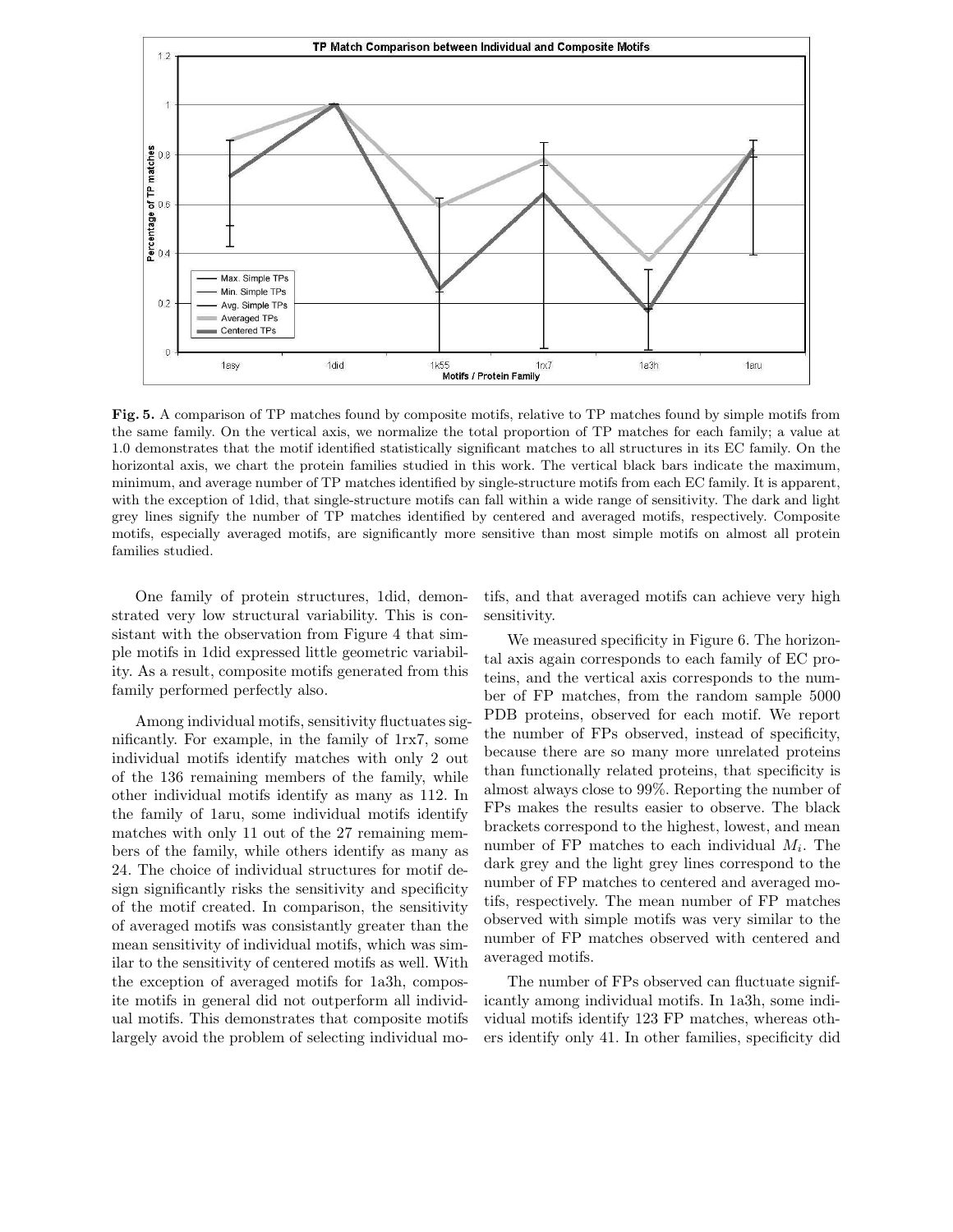

Fig. 6. A comparison of FP matches found by composite motifs, relative to FP matches found by simple motifs from the same family. On the vertical axis, we plot the number of FP matches observed. On the horizontal axis, we chart the protein families studied in this work. The vertical black bars again indicate the maximum, minimum, and average number of FP matches identified by single-structure motifs from each EC family. The dark and light grey lines signify the number of FP matches identified by centered and averaged motifs, respectively. With one exception, composite motifs tend to identify an average number of FP matches, in comparison to single-structure motifs, demonstrating that composite motifs are not an additional source of prediction error.

not fluctuate as much, such as in 1rx7, where individual motifs identified between 38 and 57 FP matches. In comparison, averaged and centered motifs almost always identified an average number of FP matches. Composite motifs appear to avoid high false positive rates which can occur with individual motifs, again reducing the problem of selecting individual protein structures.

# 5 Conclusions

We have described composite motifs, a unique approach to motif refinement. Overall, composite motifs seem to achieve sensitivity among the most sensitive individual motifs, while maintaining average specificity and eliminating the problem of accidentally selecting an ineffective simple motif.

On 6 families of functionally related proteins, our experimentation demonstrates, on a small scale, that composite motifs can capture variations in active site conformations. We observed that averaged motifs performed with sensitivity comparable to the most sensitive simple motifs, and that centered motifs performed with sensitivity typical of the average simple motif. While increasing sensitivity, averaged and centered motifs tended to identify FP matches typical of the average simple motif.

We also observed that simple motifs had sensitivity and specificity falling in a very wide range. Selecting any individual structure for the design of a motif risks the selection of insensitive or nonspecific simple motifs. In our experimentation, we observed that composite motifs may diminish this problem, because no selection needs to be made, and because they performed with high sensitivity and average specificity.

As the availability of protein structures and functional annotations accelerates, we feel that composite motifs will become increasingly applicable for effective annotation of protein structures and for the integration of additional types of structural information from diverse data sources.

#### Acknowledgements

This work is supported in part by a grant from the National Science Foundation NSF DBI-0547695 and NSF DBI-0318415 through a subcontract from the Baylor College of Medicine. Additional support is gratefully acknowledged from training fellowships from the W.M. Keck Center for Interdisciplinary Training (NLM Grant No. 5T15LM07093) to B.C.; from March of Dimes Grant

FY03-93 to O.L.; from a Sloan Fellowship to L.K; and from a VIGRE Training in Bioinformatics Grant from NSF DMS 0240058 to V.F. Experiments were run on equipment funded by NSF EIA-0216467 and NSF CNS-0523908. Large production runs were done on equipment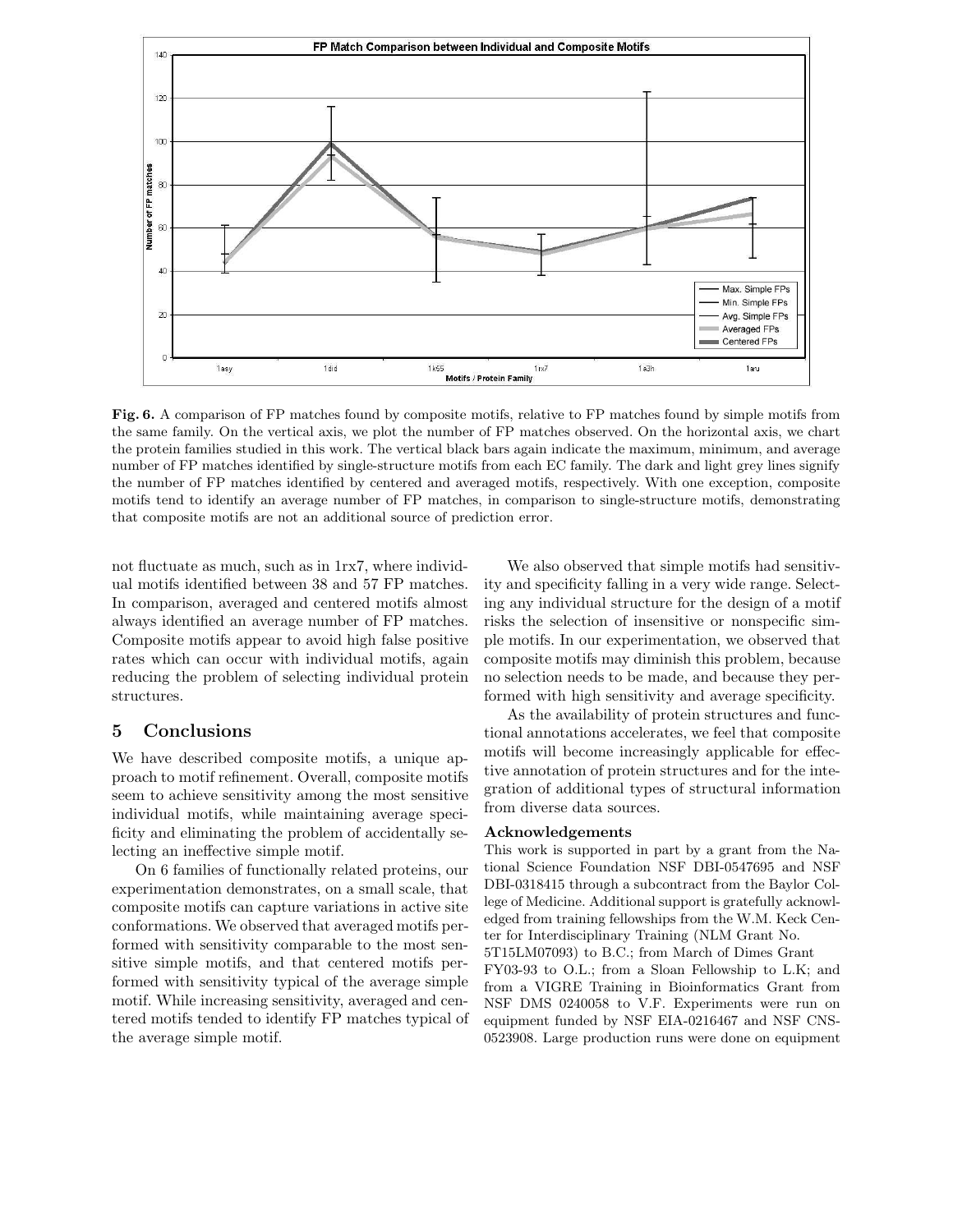supported by NSF CNS-042119, Rice University, and partnership with AMD and Cray. D.B. has been partially supported by the W.M. Keck Undergraduate Research Training Program and by the Brown School of Engineering at Rice University.

# References

- 1. O. Bachar, D. Fischer, R. Nussinov, and H. Wolfson. A computer vision based technique for 3-d sequence independent structural comparison of proteins. Prot. Eng., 6(3):279–288, 1993.
- 2. J.A. Barker and J.M. Thornton. An algorithm for constraint-based structural template matching: application to 3D templates with statistical analysis. Bioinf., 19(13):1644–1649, 2003.
- 3. T.A. Binkowski, L. Adamian, and J. Liang. Inferring functional relationships of proteins from local sequence and spatial surface patterns. J. Mol. Biol., 332:505–526, 2003.
- 4. T.A. Binkowski, P. Freeman, and J. Liang. pvsoar: Detecting similar surface patterns of pocket and void surfaces of amino acid residues on proteins. Nucl. Acid. Res., 32:W555–8, 2004.
- 5. T.A. Binkowski, A. Joachimiak, and J. Liang. Protein surface analysis for function annotation in highthrougput structural genomics pipeline. Protein Science, 14:2972–2981, 2005.
- 6. T.A. Binkowski, S. Naghibzadeh, and J. Liang. Castp: Computed atlas of surface topography of proteins. Nucl. Acid. Res., 31(13):3352–55, 2003.
- 7. C. Bystroff, S.J. Oatley, and J. Kraut. Crystal structures of Escherichia coli dihydrofolate reductase: the nadp<sup>+</sup> holoenzyme and the folate-nadp<sup>+</sup> ternary complex. substrate binding and a model for the trasition state. Biochemistry, 29:3263–3277, 1990.
- 8. B.Y. Chen. Geometry-based Methods for Protein Function Prediction. PhD thesis, Rice University, September 2006.
- 9. B.Y. Chen, D.H. Bryant, V.Y. Fofanov, D.M. Kristensen, A.E. Cruess, M. Kimmel, O. Lichtarge, and L.E. Kavraki. Cavity-aware motifs reduce false positives in protein function prediction. Proceedings of the 2006 IEEE Computational Systems Bioinformatics Conference (CSB 2006), pages 311–23, August 2006.
- 10. B.Y. Chen, V.Y. Fofanov, Bryant D.H., B.D. Dodson, D.M. Kristensen, A.M. Lisewski, M. Kimmel, O. Lichtarge, and L.E. Kavraki. Geometric sieving: Automated distributed optimization of 3D motifs for protein function prediction. Proceedings of The Tenth Annual International Conference on Computational Molecular Biology (RECOMB 2006), pages 500–15, April 2006.
- 11. B.Y. Chen, V.Y. Fofanov, D.M. Kristensen, M. Kimmel, O. Lichtarge, and L.E. Kavraki. Algorithms for structural comparison and statistical analysis of 3D protein motifs. Proceedings of Pacific Symposium on Biocomputing 2005, pages 334–45, 2005.
- 12. C.A. Collyer and D.M. Blow. Observations of reaction intermediates and the mechanism of aldoseketose interconversion by d-xylose isomerase. Proc. Natl. Acad. Sci., 87:1362–1366, 1990.
- 13. M.L. Connolly. Solvent-accessible surfaces of proteins and nucleic acids. Science, 221:709–713, 1983.
- 14. H. Edelsbrunner, M. Facello, and J. Liang. On the definition and the construction of pockets in macromolecules. Discrete Applied Mathematics, 88:83–102, 1998.
- 15. H. Edelsbrunner and E.P. Mucke. Three-dimensional alpha shapes. ACM Trans. Graphics, 13:43–72, 1994.
- 16. Cavarelli J. et. al. Yeast aspartyl-trna synthetase: a structural view of the aminoacylation reaction. Biochimie, 75:1117–1123, 1993.
- 17. Cavarelli J. et. al. Yeast  $\text{tran}^{Asp}$  recognition by its cognate class ii aminoacyl-trna synthetase. Nature, 362:181–184, March 1993.
- 18. Cavarelli J. et. al. The active site of yeast aspartyltrna synthetase: structural and functional aspects of the aminoacylation reaction. EMBO J., 13(2):327– 337, January 1994.
- 19. Davies G.J. et. al. Structure of the Bacillus agaradherans family 5 endoglucanase at 1.6 aand its cellobiose complex at 2.0 åresolution. *Biochemistry*, 37:1926–1932, 1998.
- 20. Eriani G. et. al. Role of dimerization in yeast aspartyl-trna synthetase and importance of the class ii invariant proline. Proc. Natl. Acad. Sci. USA, 90(22):10816–10820, November 1993.
- 21. Fukuyama K. et. al. Crystal structures of cyanideand triiodide-bound forms of Arthromyces ramosus peroxidase at different ph values: perturbations of active site residues and their implication in enzyme catalysis. J. Biol. Chem., 270(37):21884–21892, September 1995.
- 22. Golemi D. et. al. The first structural and mechanistic insights for class d  $\beta$ -lactamases: evidence for a novel catalytic process for turnover of  $\beta$ -lactam antibiotics. J. Am. Chem. Soc., 122:6132–6133, 2000.
- 23. Kunishima N. et. al. Crystal structure of the fungal peroxidase from arthromyces ramosus at 1.9 a resolution. structural comparison with the lignin and cytochrome c peroxidases. J. Mol. Biol., 235(1):331– 344, January 1994.
- 24. Vitello L.B. et. al. Effect of arginine-48 replacement on the reaction between cytochrome c peroxidase and hydrogen peroxide. Biochemistry, 32(37):9807–9818, September 1993.
- 25. F. Glaser, R.J. Morris, R.J. Najmanovich, R.A. Laskowski, and J.M. Thornton. A method for localizing ligand binding pockets in protein structures. Proteins, 62(2):479–88, 2006.
- 26. L. Holm and C. Sander. Protein structure comparison by alignment of distance matrices. J. Mol. Biol., 233:123–138, 1990.
- 27. Nomenclature Committee. International Union of Biochemistry. Enzyme Nomenclature. Academic Press: San Diego, California, 1992.